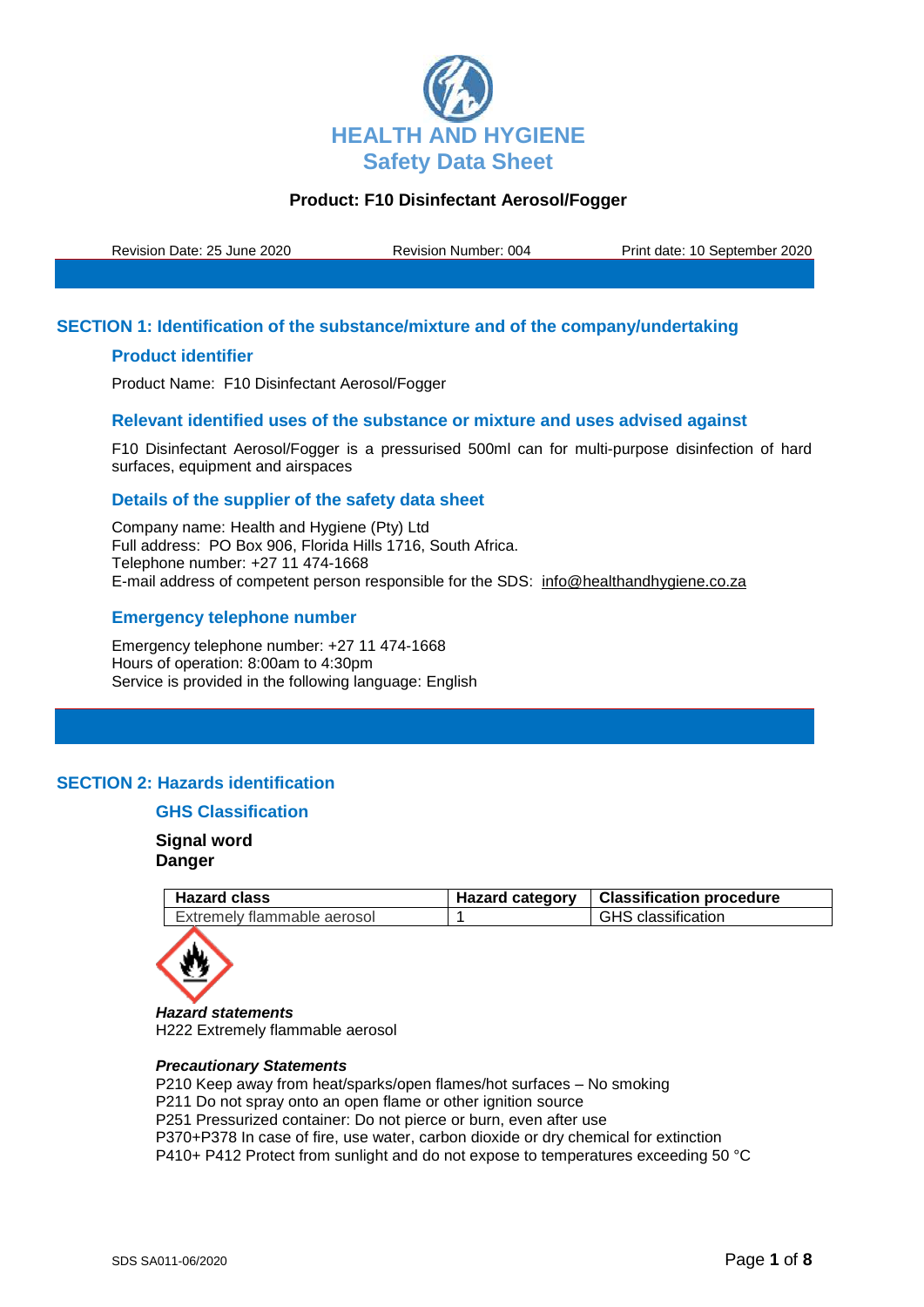

| Revision Date: 25 June 2020 | <b>Revision Number: 004</b> | Print date: 10 September 2020 |
|-----------------------------|-----------------------------|-------------------------------|
|                             |                             |                               |

# **SECTION 3: Composition/information on ingredients**

#### **Ingredients**

| <b>Name</b>                                     | <b>CAS number</b> | <b>Proportion</b> |
|-------------------------------------------------|-------------------|-------------------|
| Alkyl Dimethy Benzyl Ammonium Chloride          | 68424-85-1        | $0.1 - 1\%$       |
| Poly (hexamethylene biguanide)<br>Hydrochloride | 27083-27-8        | $0.001 - 0.01\%$  |
| Ethanol                                         | 64-17-5           | 20-30%            |
| <b>Butane</b>                                   | 106-97-8          | $10 - 20%$        |
| Ingredients determined not to be hazardous      |                   | balance           |

## **SECTION 4: First aid measures**

## **4.1. Description of first aid measures**

#### *Following contact with eyes*

Rinse cautiously with water for several minutes. Remove contact lenses, if present and easy to do. Continue rinsing. Seek medical advice if necessary.

#### *Following contact with skin*: Wash with plenty of soap and water

*Following ingestion*: Do NOT induce vomiting. Give milk or water to drink.

## *Following inhalation:*

Remove to fresh air and keep at rest in a position comfortable for breathing

#### **Advice to Doctor** Treat symptomatically.

#### **4.2. Most important symptoms and effects, both acute and delayed**

*Eyes:* None

*Skin:* None

*Inhalation***:** None

*Ingestion*: None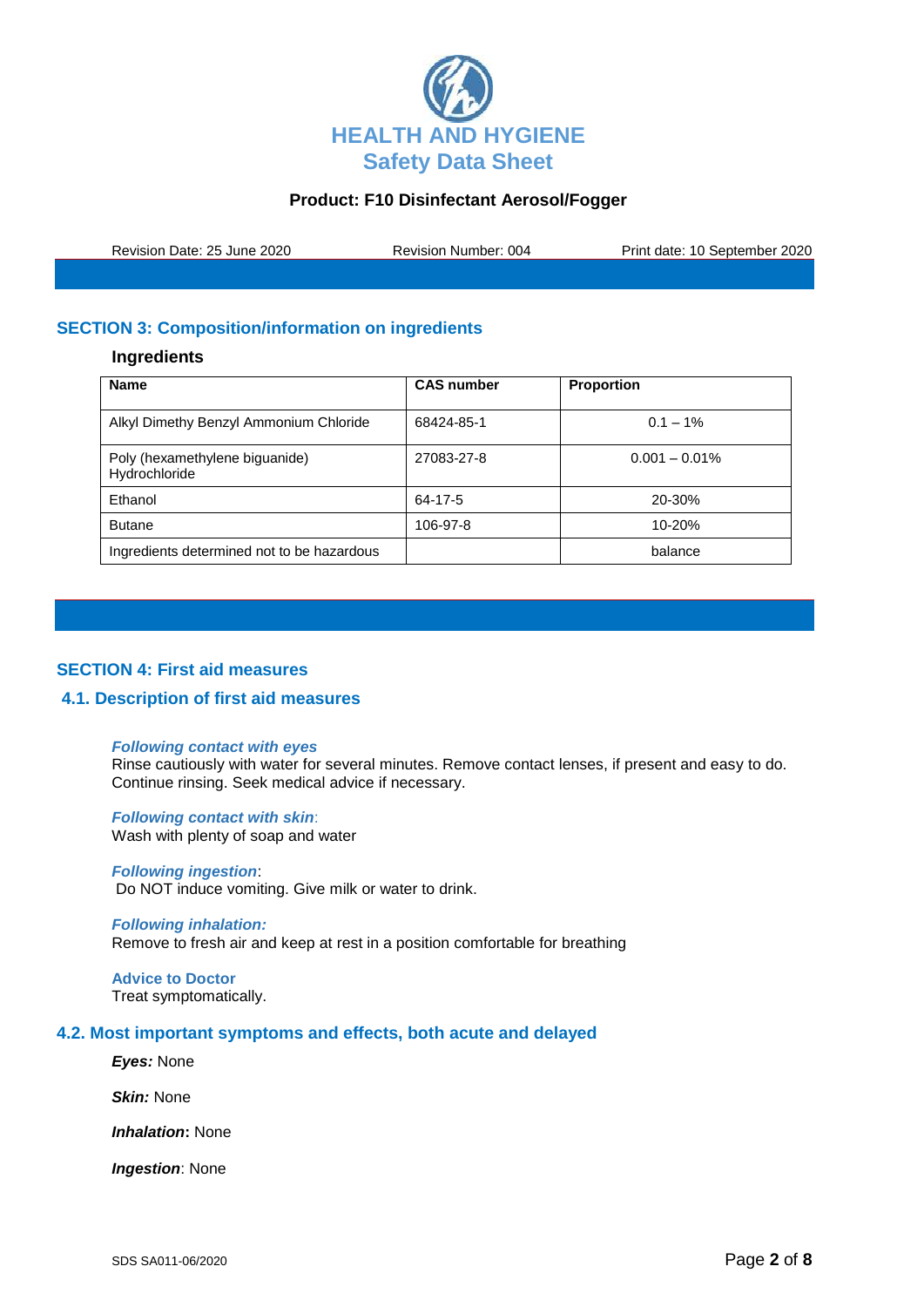

Revision Date: 25 June 2020 Revision Number: 004 Print date: 10 September 2020

*Environment:* None

#### **4.3 Indication of any immediate medical attention and special treatment needed**

Follow First Aid Procedures.

# **SECTION 5: Fire-fighting measures**

#### **Suitable Extinguishing media**

Use water spray, alcohol-resistant foam, dry chemical or carbon dioxide.

**Hazards from combustion products** No applicable hazards are known to be associated with this product

**Specific hazards arising from the chemical**

No applicable hazards are known to be associated with this product

## **Special protective equipment and precautions for fire fighters**

Fire fighters should wear full protective clothing and self- contained breathing apparatus (SCBA) operated in positive pressure mode. Fight fire from safe location

## **SECTION 6: Accidental release measures**

#### **Personal precautions, protective equipment and emergency procedures**

Remove all sources of ignition. Ensure clean-up is conducted by trained personnel only. Dispose of waste according to the applicable local and national regulations.

#### **Environmental precautions**

If contamination of sewers or waterways occurs inform the local water and waste management authorities in accordance with local regulations.

#### **Methods and materials for containment and clean up**

If liquid from aerosol/fogger spills, soak up with an inert absorbent material, such as dry earth. Keep in suitable containers for disposal.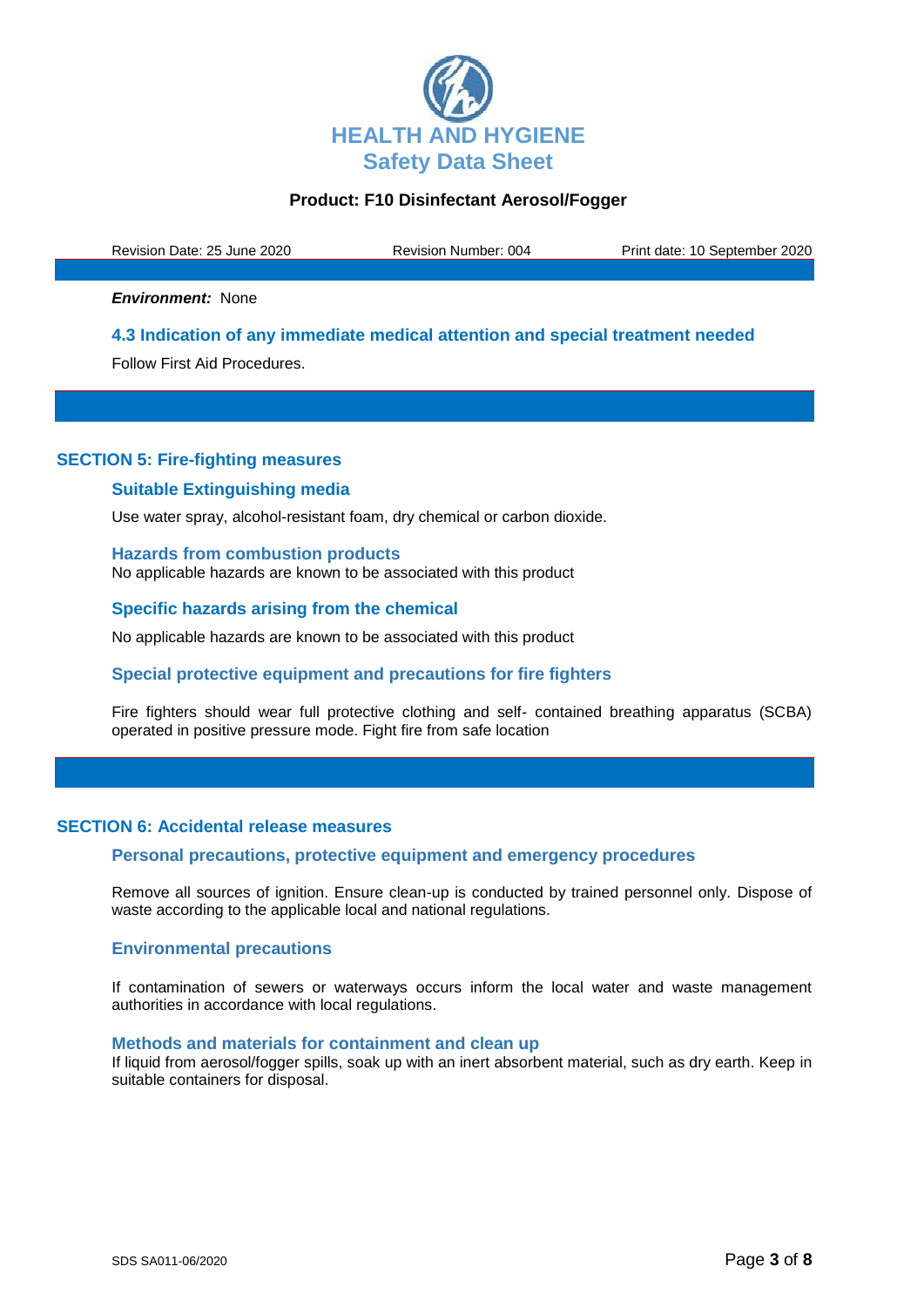

Revision Date: 25 June 2020 Revision Number: 004 Print date: 10 September 2020

# **SECTION 7: Handling and storage**

## **Precautions for safe handling**

Keep away from heat/sparks/open flames/hot surfaces. – No smoking. Do not expose to temperatures exceeding 50 °C.

## **Conditions for safe storage, including any incompatibilities**

Store in a cool, dry, well ventilated area, out of direct sunlight. Store in suitable, labelled containers. Store away from incompatible materials. Ensure that storage conditions comply with applicable local and national regulation.

## **SECTION 8: Exposure controls/personal protection**

## **Occupational Exposure Limits:**

No exposure standards have been established for the mixture. However, over-exposure to some chemicals may result in enhancement of pre-existing adverse medical conditions and/or allergic reactions and should be kept to the least possible levels

## **Biological Limit Values**

No biological limits allocated

## **Engineering Control Measures**

No engineering controls required

#### **Respiratory Protection**

No respiratory protection required

## **Eye Protection**

Avoid contact with eyes

**Hand Protection**

None required.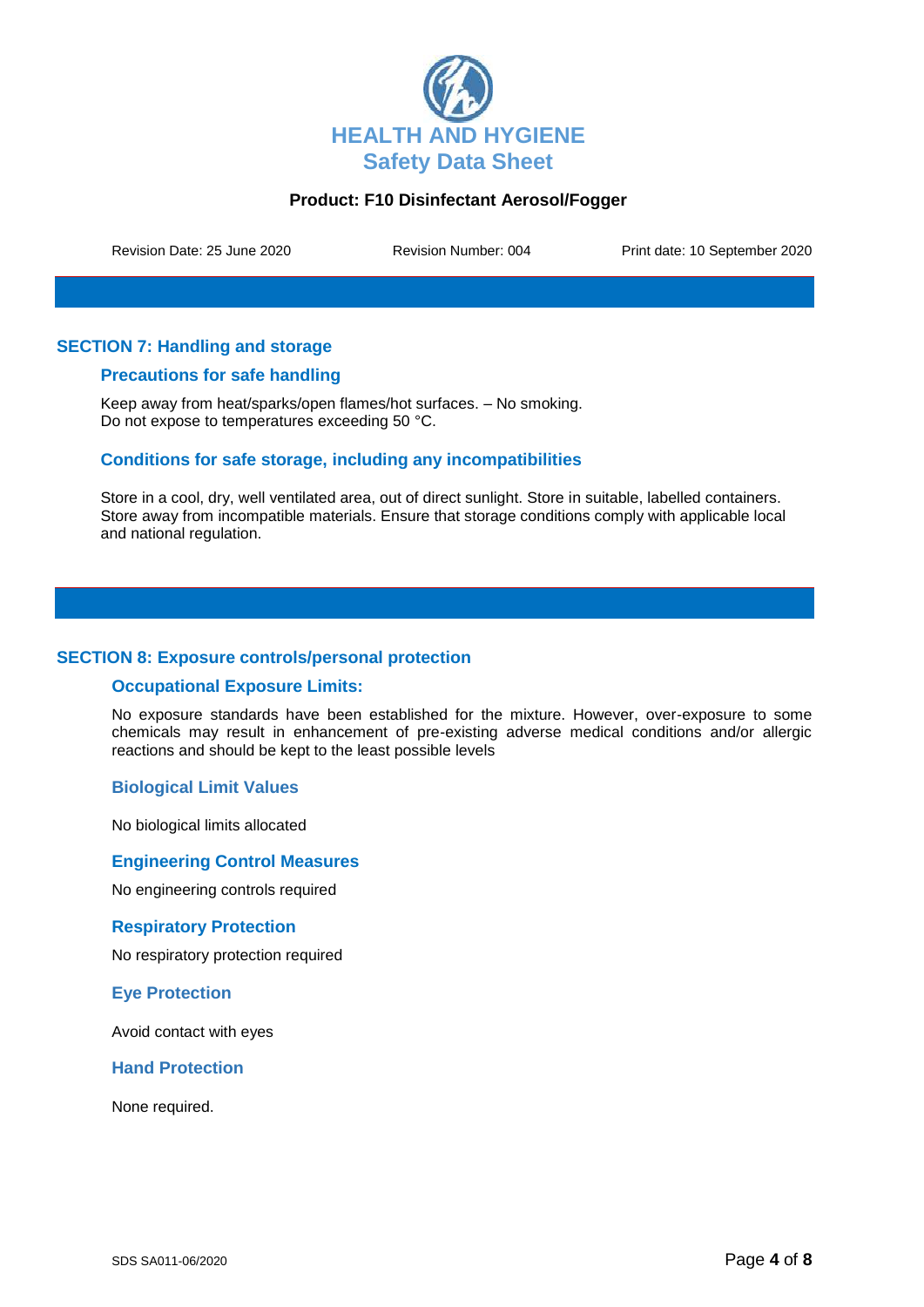

Revision Date: 25 June 2020 Revision Number: 004 Print date: 10 September 2020

# **SECTION 9: Physical and chemical properties**

| Appearance:<br>Odour:        | Clear, colourless liquid in an aerosol can<br>slight alcohol odour |
|------------------------------|--------------------------------------------------------------------|
| Odour threshold:             | not available                                                      |
| pH:                          | 7.5                                                                |
| Melting point/freezing point | not available                                                      |
| Boiling point:               | not available                                                      |
| Flash point:                 | not available                                                      |
| Evaporation rate             | not available                                                      |
| Flammability:                | flammable                                                          |
| Vapour pressure:             | not available                                                      |
| Vapour density (air=1)       | not available                                                      |
| Density:                     | 0.80                                                               |
| Solubility in water:         | soluble                                                            |
| Partition coefficient        | not known                                                          |
| Auto-ignition temperature    | not available                                                      |
| Decomposition temperature    | not available                                                      |
| Viscosity                    | 1mpa                                                               |

# **SECTION 10: Stability and reactivity**

# **Chemical stability**

This product should be kept in a cool place, preferably below 30°C/86°F. Keep away from sources of sparks or ignition.

## **Conditions to Avoid**

Do not mix with soaps and other chemicals. Keep away from sources of sparks or ignition.

# **Incompatible materials**

Anionic detergents / chemicals.

#### **Hazardous Decomposition Products** Not available

**Possibility of hazardous reactions** Not available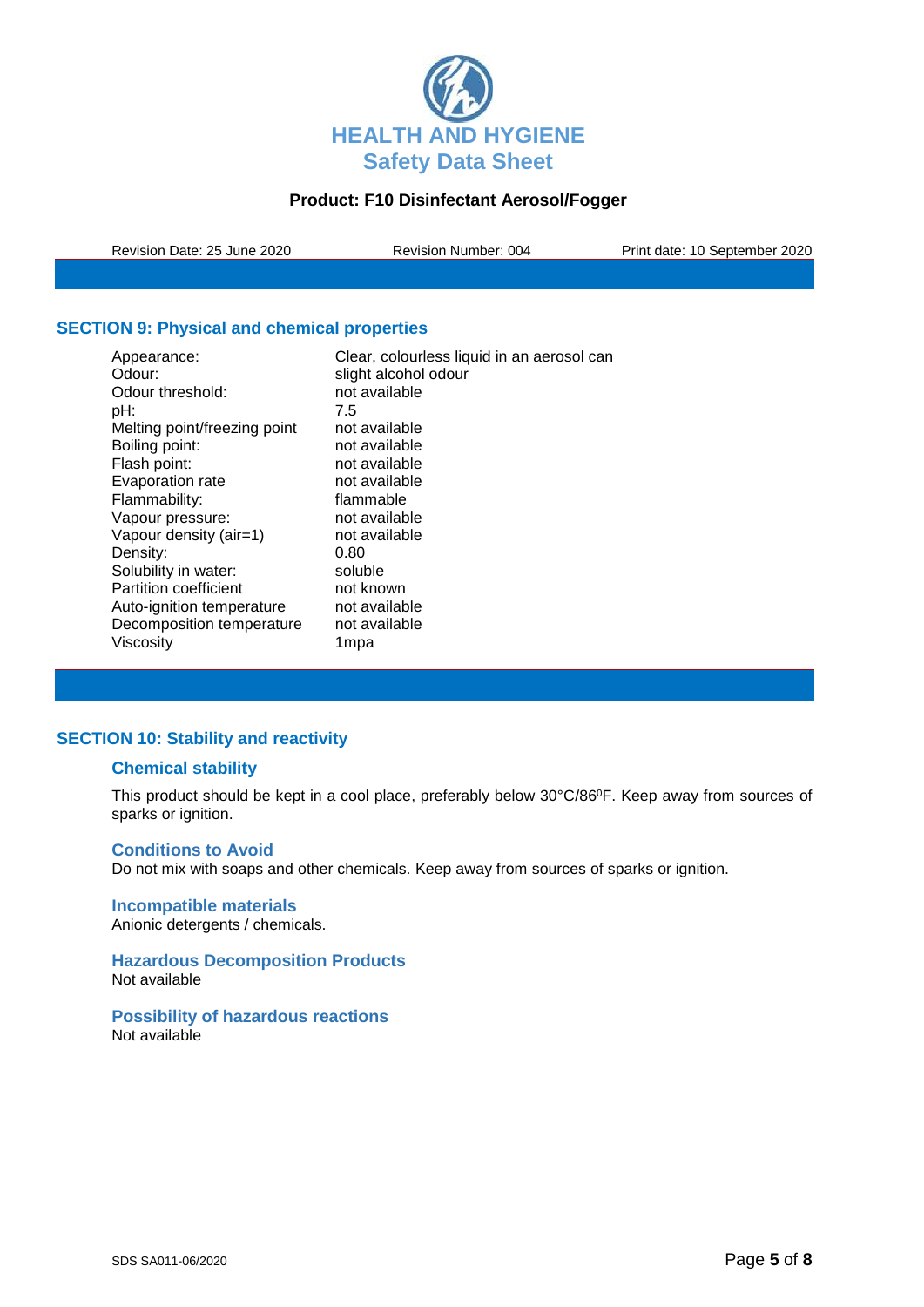

Revision Date: 25 June 2020 Revision Number: 004 Print date: 10 September 2020

# **SECTION 11: Toxicological information**

| <b>Toxicity</b>                                                |                                                                           |
|----------------------------------------------------------------|---------------------------------------------------------------------------|
| Acute Oral Toxicity: (Rat)                                     | Not available                                                             |
| Acute Dermal Toxicity: (Rat)                                   | Not available                                                             |
| Acute Eye Irritation                                           | Not available                                                             |
| <b>Acute Dermal Irritation</b>                                 | Not available                                                             |
| <b>Acute Inhalation Toxicity</b>                               | Not available                                                             |
| <b>Skin Sensitization</b>                                      | Not a skin sensitizer                                                     |
| Carcinogenicity, mutagenicity<br>And toxicity for reproduction | Not considered to be carcinogenic, mutagenic or toxic for<br>reproduction |

## **Ingestion**

Ingestion of this product may irritate the gastric tract causing nausea and vomiting.

**Inhalation**

None

**Skin** None

**Eye**

None

**Respiratory sensitation** Not a respiratory sensitiser.

#### **STOT-single exposure**

Not expected to cause toxicity to a specific target organ.

#### **STOT-repeated exposure**

Not expected to cause toxicity to a specific target organ.

#### **Aspiration Hazard**

Not expected to be an aspiration hazard.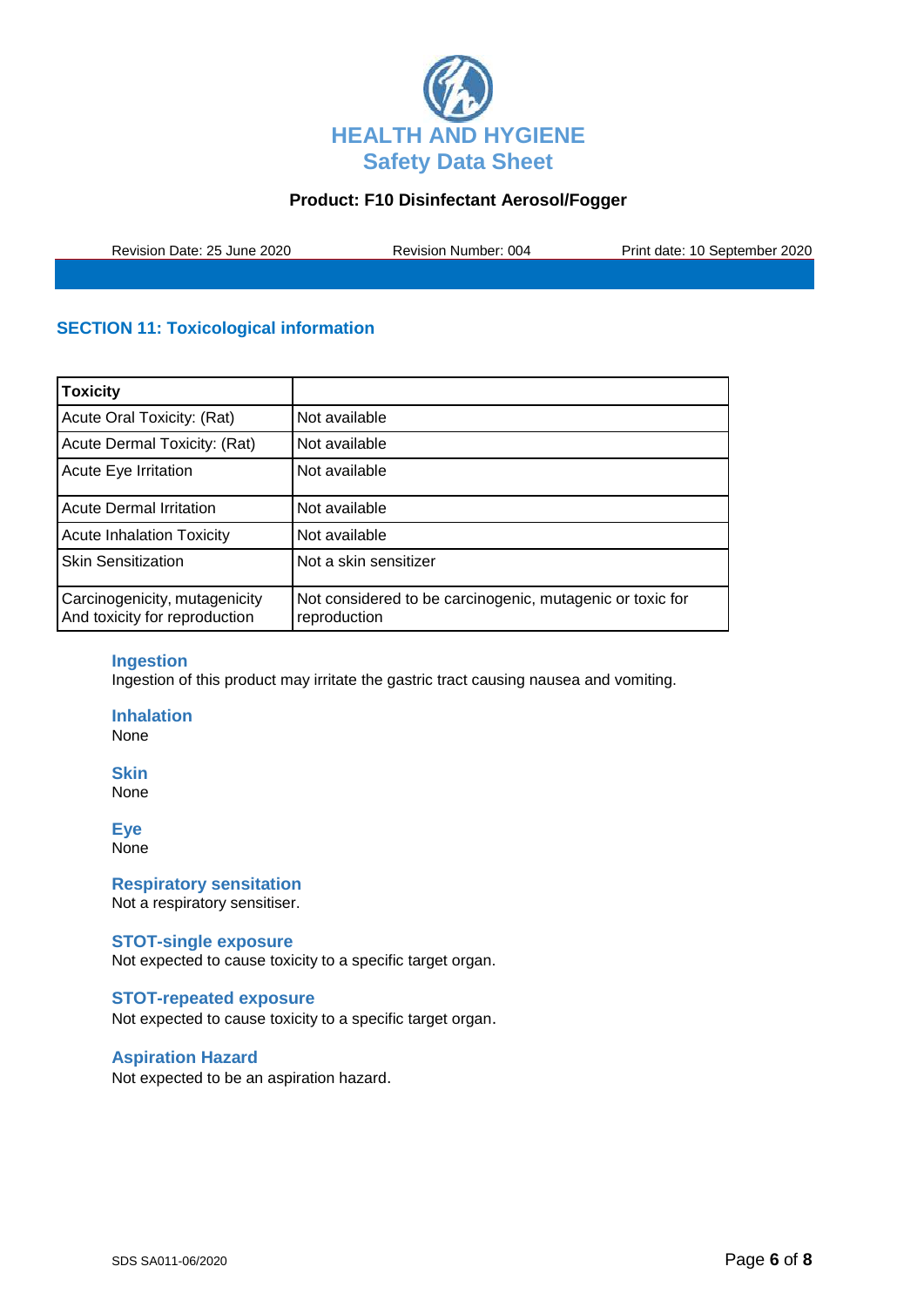

Revision Date: 25 June 2020 Revision Number: 004 Print date: 10 September 2020

# **SECTION 12: Ecological information**

**Eco toxicity** The available ecological data is given below.

**Persistence and degradability** Biodegradable

**Mobility** Not mobile

**Bioaccumulative Potential** Not available

**Other Adverse Effects** Not available

**Environmental Protection** Prevent this material entering waterways, drains and sewers.

**Acute Toxicity – Fish** LC50 (fish): Not available

**Acute Toxicity – Daphnia** LC50 (Daphnia): Not available

## **SECTION 13: Disposal considerations**

The disposal of the spill waste material or empty used container must be done in accordance with applicable local and national regulations

## **SECTION 14: Transport information (according to SANS 10228 and 10229-1)**

UN Number: UN 1950 UN Proper Shipping Name: Aerosols

**Transport Hazard Classes** 2.1 Aerosols

**IMDG Marine pollutant** No